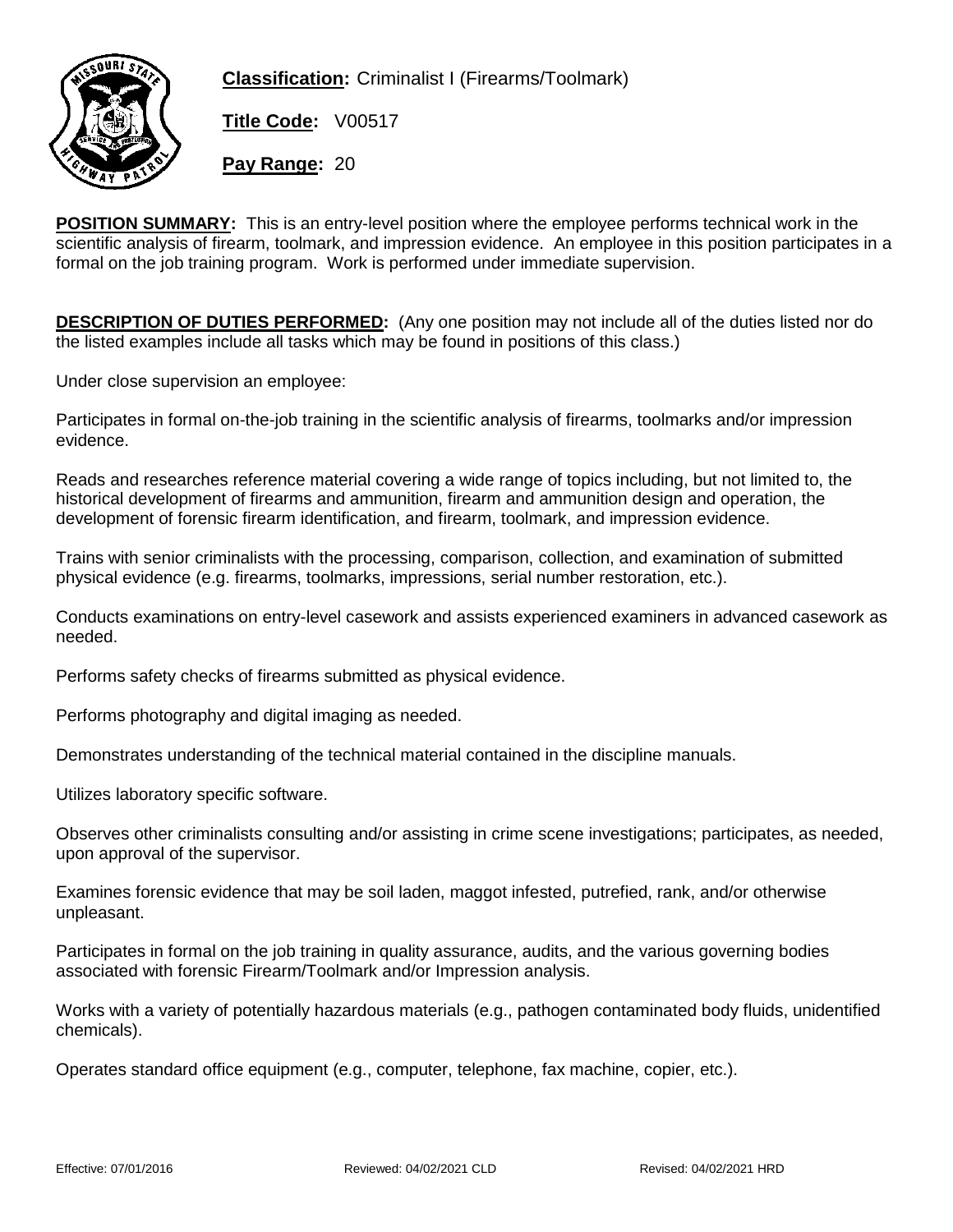## **Classification:** Criminalist I (Firearms/Toolmark) **Page 2** Page 2

Studies laboratory controlled documents (e.g., standard operating procedures, training, quality control, safety manuals) and publications.

Learns and performs proper reagent and standard preparation and labeling.

Learns and performs proper instrument maintenance procedures.

Successfully completes competency and/or written test(s) prior to assuming casework.

Successfully participates in the proficiency testing program for the disciplines in which the employee is competency tested.

Prepares evidence and exhibits; maintains report files; issues periodic and special reports.

Learns about and testifies as an expert witness in a court of law while maintaining composure under intense cross examination.

Confers with supervisor reference the appropriate test methodology based on the quality and quantity of the submitted sample.

Generates and receives requests to and from other crime laboratories, law enforcement agencies, attorneys, etc., reference examinations and crime laboratory procedures.

Interprets observations and makes conclusions based on proper microscopic examinations.

Stays updated on technical trends through attendance of workshops/seminars and reading forensic science literature.

Performs job-related travel as needed.

Performs discipline-related duties as assigned.

## REQUIRED KNOWLEDGE, SKILLS, AND ABILITIES: Ability to participate in formal and on-the-job training program.

Ability to learn about the proper operation, handling, and discharge of a wide variety of firearms (e.g. airguns, handguns, shoulder arms, automatic firearms, etc.).

Ability to learn the operation of a variety of hand and power tools.

Ability to learn how to obtain known standards from firearms, tools, footwear, tires, etc.

Ability to carry and manipulate large and bulky items of evidence (e.g. tires, vehicle parts, motorcycles, safes, etc.).

Knowledge regarding general laboratory safety procedures, including universal precautions.

Ability to actively participate in a formal and on-the-job training program.

Ability to perform work in accordance with prescribed procedures, make accurate observations of test results and prepare accurate records and reports.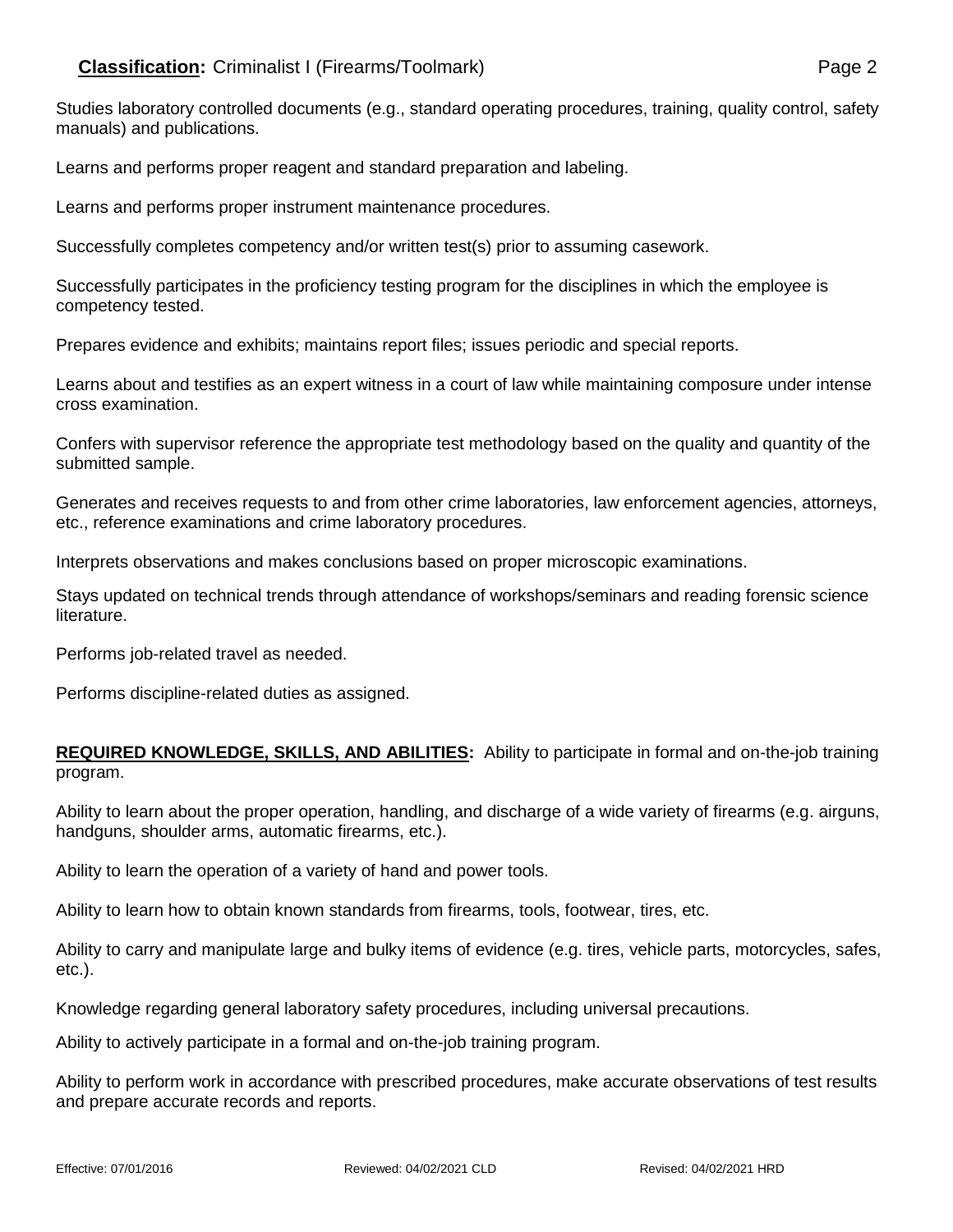Ability to remain impartial in performance of laboratory activities (e.g., purchasing supplies, analyzing evidence, testifying in court.).

Ability to maintain composure while under cross-examination regarding personal and scientific qualification and testify to laboratory findings in court.

Ability to work with restricted, highly sensitive information in a confidential and professional manner and maintain the information as such.

Ability to distinguish color necessary to perform laboratory tests.

Ability to examine forensic evidence and recognize and identify minute details.

Ability to learn and properly use laboratory equipment, computer and photography equipment, and chemicals.

Ability to perform job-related travel (e.g., appearing in court, observing crime scene investigations, attending training meetings and seminars, etc.).

Ability to learn and practice safety rules and procedures associated with laboratory equipment and chemicals.

Ability to work with potentially hazardous materials as detailed in the description of duties.

Ability to gather, assemble, correlate and analyze facts to be incorporated into a laboratory report.

Ability to compile and prepare information for presentations (e.g. mock trials, courtroom testimony, depositions, pretrial conferences, meetings, etc.).

Ability to confer with supervisor and be guided in the decision-making process.

Ability to learn about the collection, examination, comparison and preparation of evidence.

Ability to generate and receive requests for information from a variety of individuals reference forensic science.

Ability to discuss graphic topics with competence, impartiality and professionalism.

Knowledge regarding the function and purpose of basic laboratory equipment.

Ability to prepare reagents and standards as prescribed in the appropriate procedure and quality manuals.

Ability to read English effectively.

Ability to communicate in English clearly and concisely, both orally and in writing.

Ability to establish and maintain effective working relations with others.

Ability to work with material that may be of a sexual nature relating to criminal activity (e.g., written, material, photographs, and/or verbal language, etc.).

Ability to perform microscopic work for extended periods.

Ability to learn photography and digital imaging.